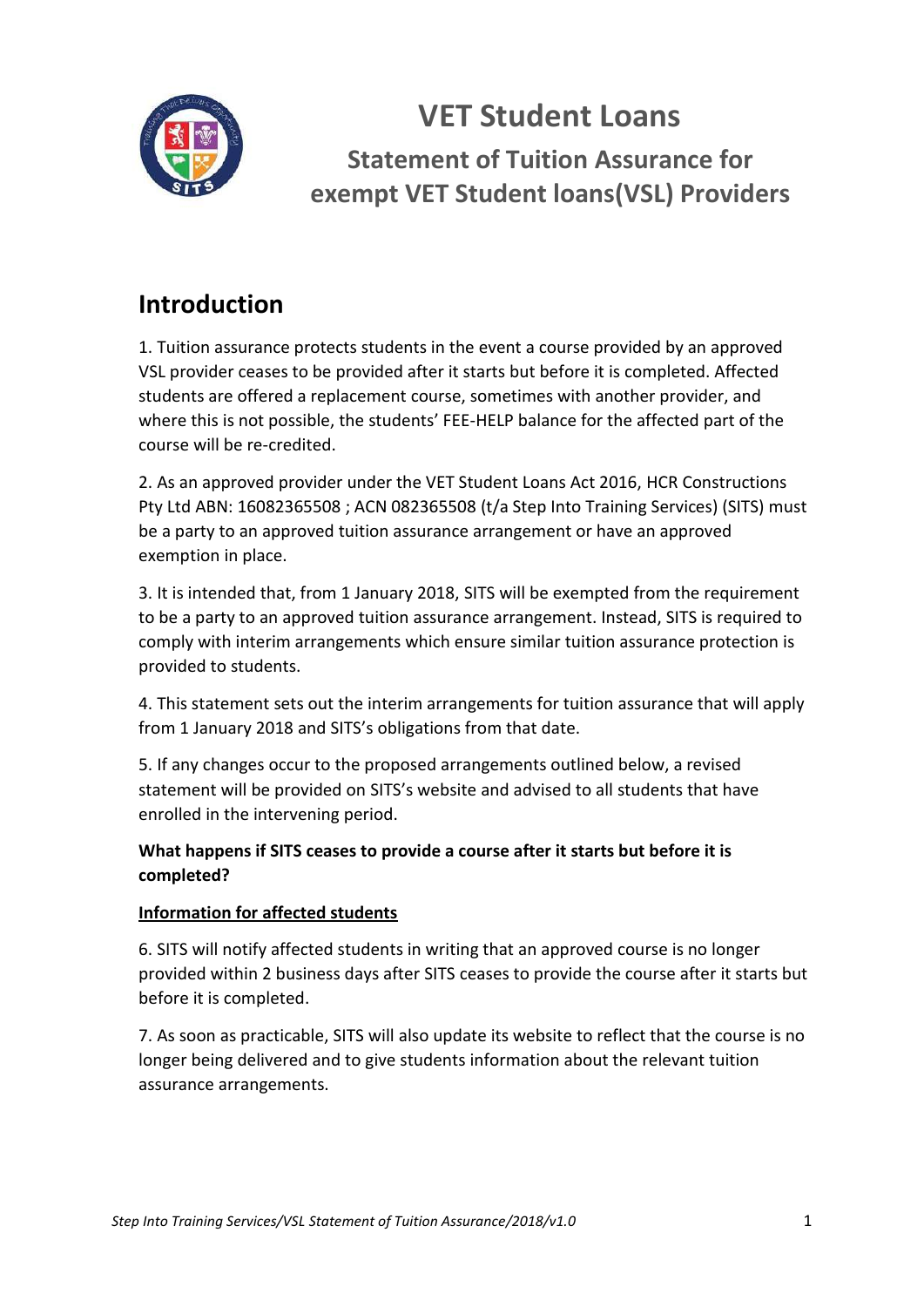

**VET Student Loans**

**Statement of Tuition Assurance for exempt VET Student loans(VSL) Providers**

### **Replacement courses**

8. SITS will work with affected students to identify a replacement course and arrange for students to be placed with replacement providers.

9. Replacement courses must meet the following requirements:

- the course must lead to the same or comparable qualification as the original course;
- the mode of delivery of the replacement course must be the same as or, with the student's consent, similar to the mode of delivery for the original course; Statement of VET Tuition Assurance for Exempt TAFE VET Student Loans (VSL) Providers (V1)
- the location of the replacement course must be reasonable, having regard to the costs of, and the time required for, a student's travel; and
- the student will not incur additional fees that are unreasonable and will be able to attend the replacement course without unreasonable impacts on the student's prior commitments.

10. Affected students will be offered a replacement course and may seek a review about whether the course offered to them meets the requirements for replacement courses.

11. A student who accepts the replacement course offered will not be required to pay the replacement provider for the replacement components of the replacement course. However, the fees payable for the remainder of the replacement course may be different from the fees payable for the original course.

12. A student who accepts the replacement course offered will also receive course credits for parts of the original course successfully completed by the student, as evidenced by:

- a copy of a statement of attainment or other Australian Qualifications Framework certification document issued by the course provider or an authorised issuing organisation in accordance with the Australian Qualifications Framework; or
- a copy of an authenticated VET transcript issued by the Student Identifiers registrar.